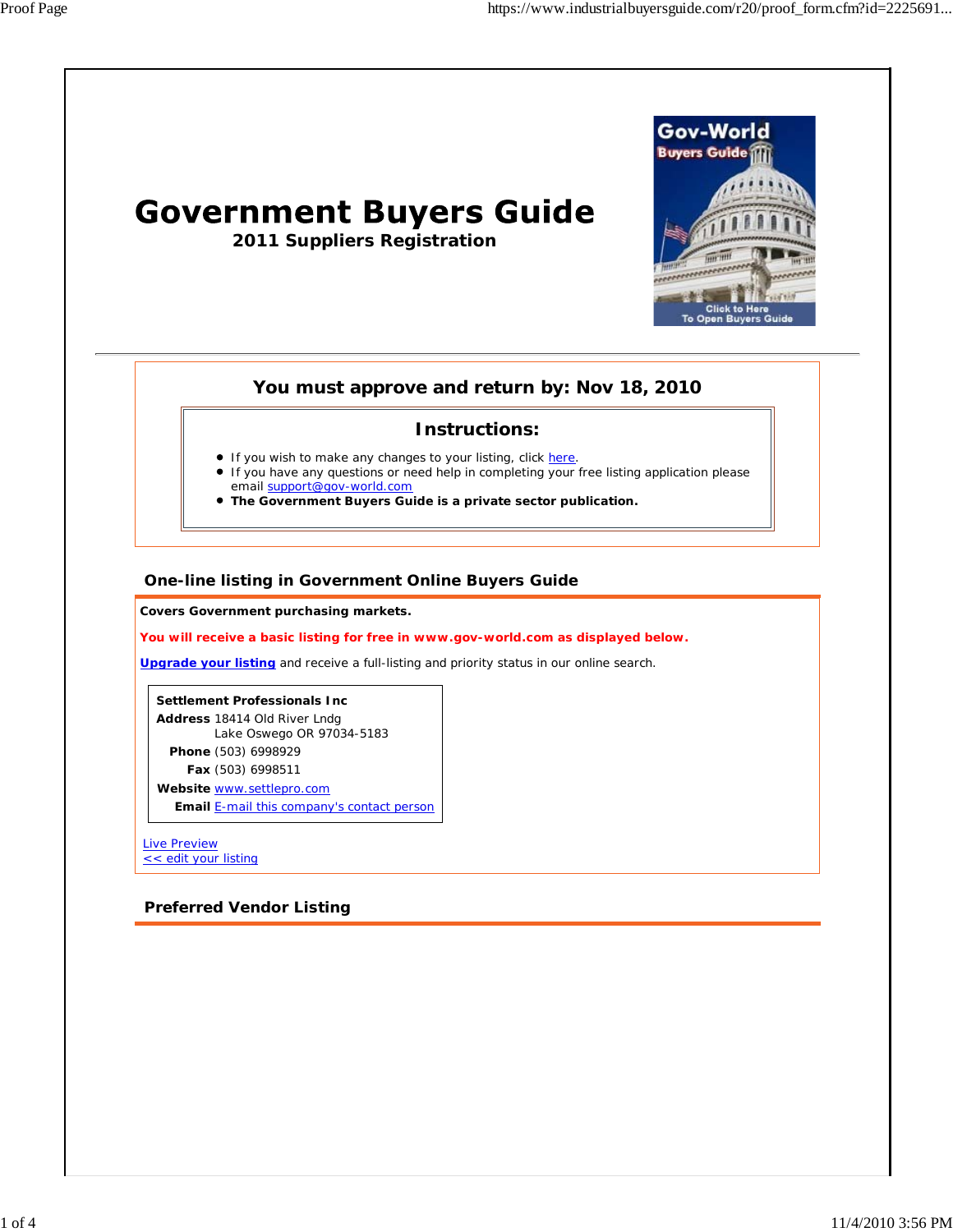| Settlement Professionals Inc.          |  |
|----------------------------------------|--|
| <b>Address</b> 18414 Old River Lndg    |  |
| Lake Oswego OR 97034-5183              |  |
| Phone (503) 6998929                    |  |
| Fax (503) 6998511                      |  |
| Website www.settlepro.com              |  |
| <b>Sales Contact Jack Meligan</b>      |  |
| E-mail this company's sales department |  |
| <b>Credit Cards Accepted:</b>          |  |
| American Express Mastercard            |  |

## **Digital Print Catalog**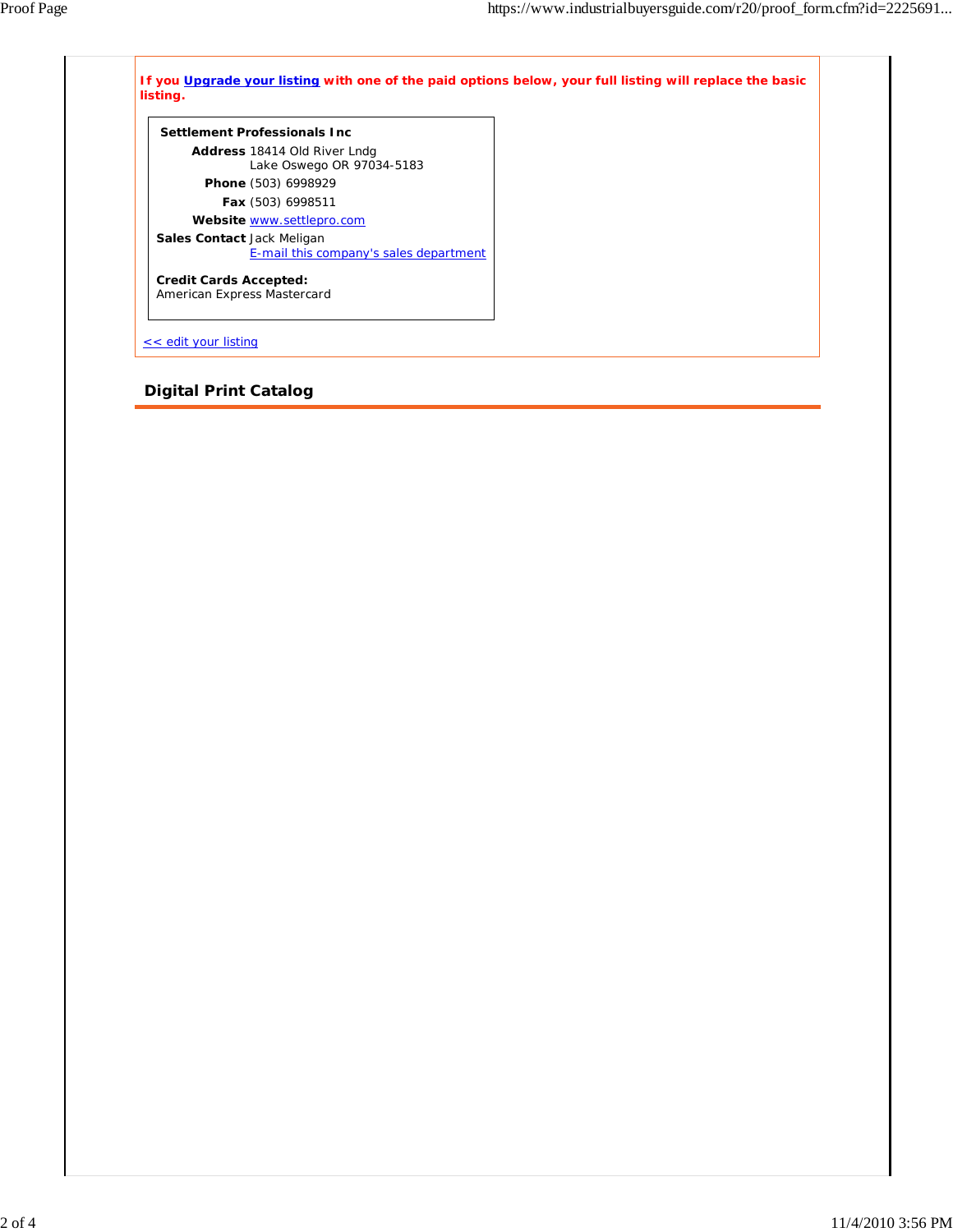